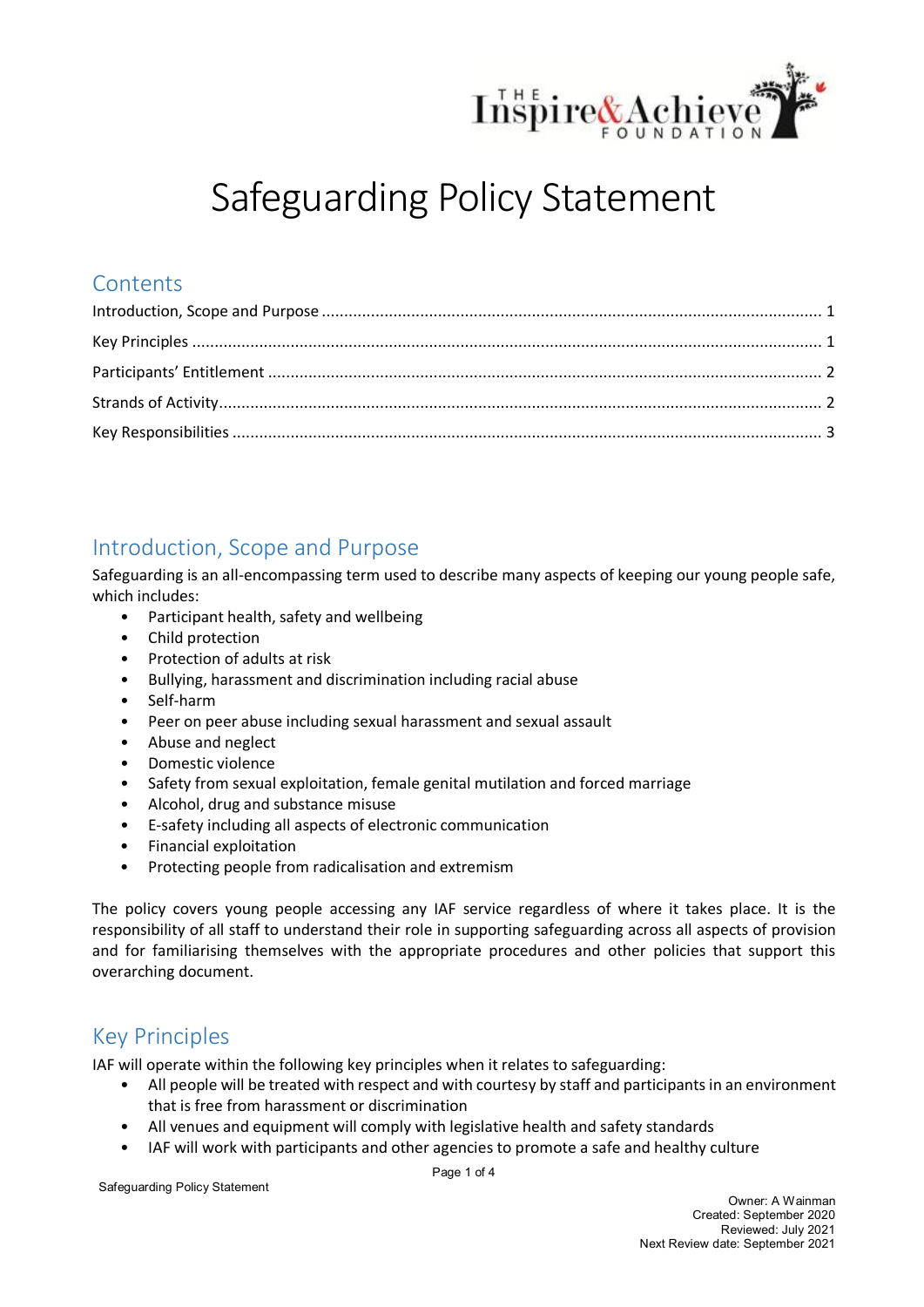

- IAF will develop partnerships to proactively protect participants at risk of abuse, neglect or at risk of radicalisation
- Staff will be trained and will have a clear understanding of personal safety and good safeguarding practices
- IAF will work with participants to promote their own personal health, well-being and safety including their safety online
- IAF will work proactively to raise awareness of radicalisation and extremism in order to prevent people from being drawn into terrorism

IAF will support participants to have personal resilience and be able to make informed and sensible decisions about their safety and wellbeing in an attempt to prevent them from being exploited and or abused.

# <span id="page-1-0"></span>Participants' Entitlement

In order to promote a healthy and a safe environment, our young people will be entitled to the following:

- The right to make a disclosure to any member of staff and know that the disclosure will be dealt with quickly, sensitively and appropriately
- To participate in an environment free from bullying or harassment
- To be made aware of strategies and actions that help to keep themselves safe
- To be made aware of the basic principles of safe learning and safeguarding relevant to the programme that the YP is completing
- To be made aware of how to access support on personal health and safety issues either within IAF, or from outside agencies
- To be provided with up to date information around personal safety issues
- Learn about interpersonal and communication skills that promote and establish a welcoming, safe and respectful environment

# <span id="page-1-1"></span>Strands of Activity

The safeguarding efforts of IAF are supported by the following core strands of activity, where relevant, working procedures and other policy documents have been signposted within this section.

#### **Safe learning**

The principles of 'Every Child Matters' and safeguarding will be embedded within IAF'steaching and learning practices and within IAF's quality assurance. Safe recruitment practices will be implemented as outlined in the relevant section of this policy. The main point of reference is Keeping Children Safe in Education updated 6th July 2021. [Keeping children safe in education -](https://www.gov.uk/government/publications/keeping-children-safe-in-education--2) GOV.UK (www.gov.uk)

IAF is committed to engaging participants on issues related to financial health, mental health and physical health – in order to improve their quality of life. The aim is to provide young people with the tools to make healthy and safe decisions.

#### **Safe environment**

IAF will provide an environment that is safe and secure for all users, whilst at the same time is friendly and welcoming. We will ensure a culture of respect that is free from bullying and harassment. Health and safety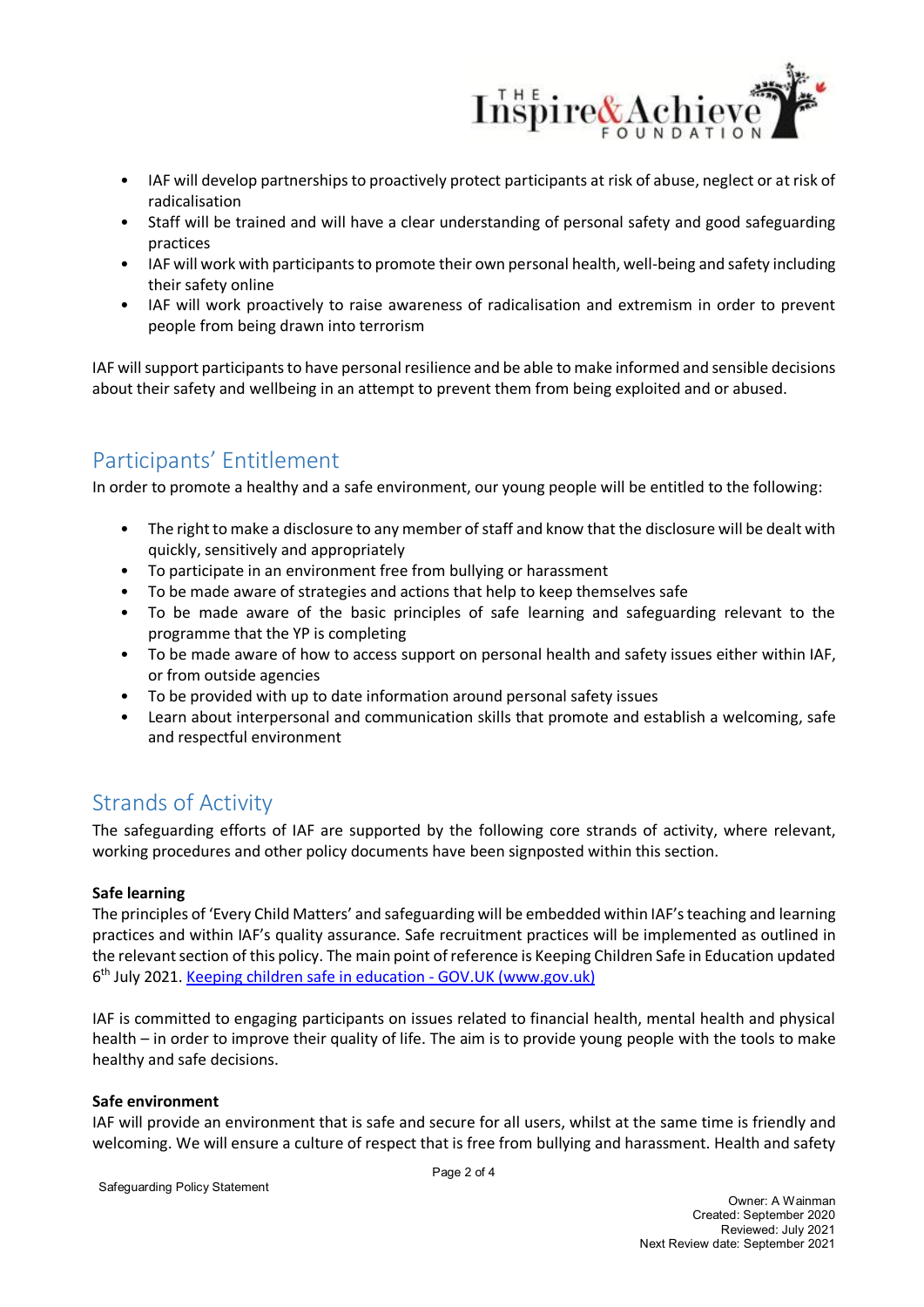

is of paramount importance and must never be compromised or short cut; as such all facilities and resources will comply with legislative requirements for health and safety.

IAF's commitment to the safe environment is enshrined within the following policy and procedure documents: the health and safety policy and manual; the IT acceptable use policy for participants and the incident reporting procedures.

#### **Safe recruitment**

IAF will comply with best practice in the recruitment and training of its staff, in line with legislative requirements. Staff will undergo the appropriate pre-employment checks including DBS checks for their role where applicable, and undertake mandatory safeguarding training appropriate to their role. Staff will understand the principles of safe working practices and how not to put themselves in situations that compromise themselves or young people. All new starters will receive an appropriate induction, including safeguarding training.

#### **Safeguarding participants**

IAF has a legal obligation to protect young people and vulnerable adults from abuse. IAF has an appropriately trained safeguarding manager, who will ensure that disclosures made by young people are dealt with quickly, sensitively and appropriately. All staff will be trained in the appropriate response to a student disclosure and the correct procedure for dealing with concerns about a student. We will work with participants to proactively protect them from abuse and neglect and prevent participants being placed in an abusive situation.

IAF's commitment to the protection of young people and vulnerable adults is enshrined within the Safeguarding Procedure.

#### **Preventing people from being drawn into terrorism**

IAF has certain duties enshrined within the Counter Terrorism and Security Act 2015. All staff are aware of their *Prevent* duties and IAF has processes in place to respond to concerns about young people and staff members.

IAF's commitment to *Prevent* is encapsulated within the *Prevent* policy, risk assessment and action plan policy, IT acceptable use policy and safeguarding procedures.

#### **Governance and reporting**

IAF has a safeguarding champion who is a member of the Board of Trustees.

#### **Links with external agencies**

IAF works with Local Safeguarding Children Boards, the Local Authority Designated Officer, the Multi Agency Safeguarding Hub and other professions to ensure a comprehensive safeguarding network is in place. Advice will be taken from professionals within these organisations as appropriate.

### <span id="page-2-0"></span>Key Responsibilities

**The Board of Trustees** – will have overall responsibility for ensuring that IAF meets its obligations within this area. They will be responsible for the approval of relevant safeguarding policy.